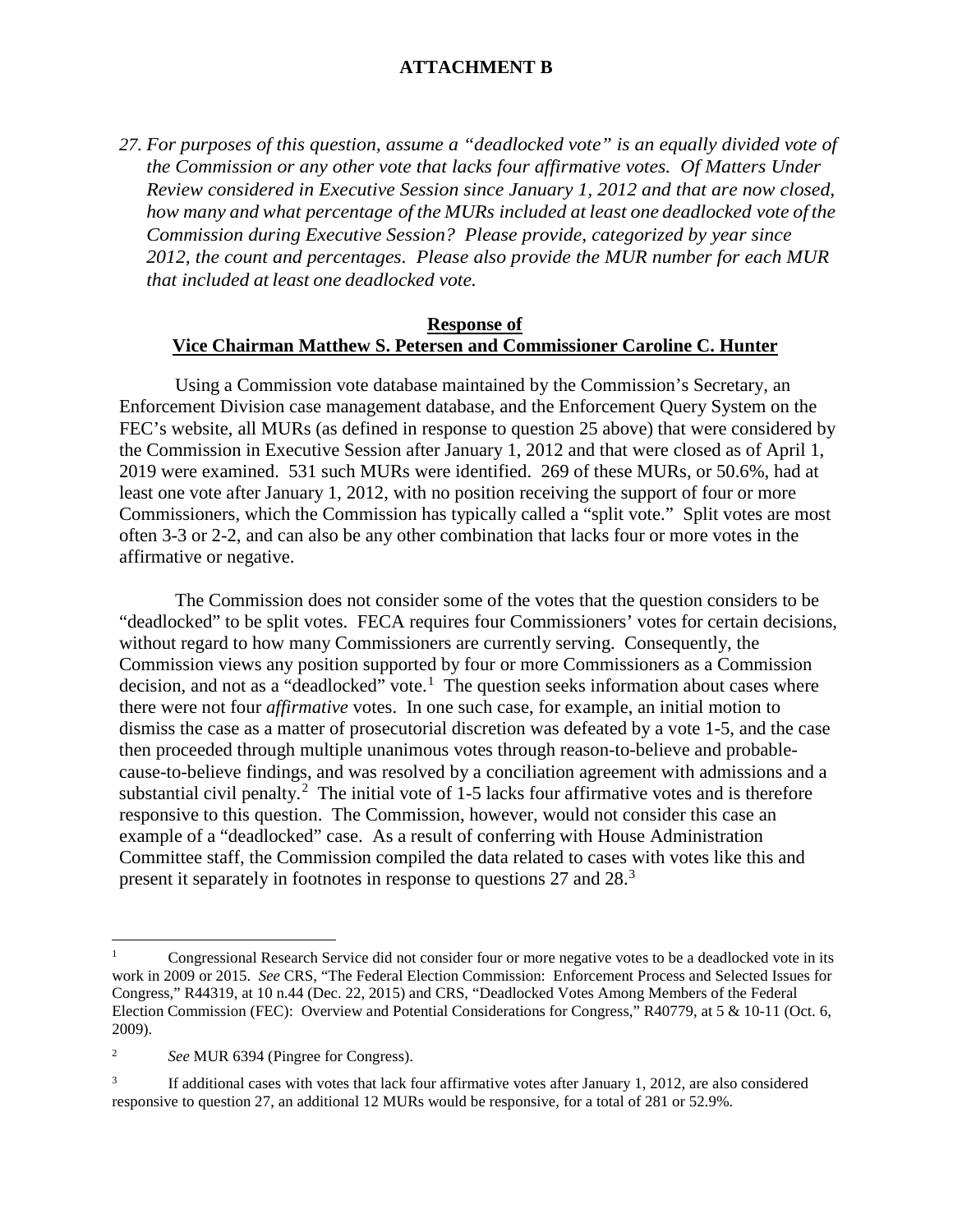The following chart breaks down this data by calendar year. Some MURs are subject to one vote in one Executive Session, while others can be considered in multiple Executive Sessions that might fall in different years. The data below include each MUR considered by the Commission in Executive Session in each of the calendar years, so some MURs appear more than once.

| Calendar              | <b>Closed MURs</b>    | <b>Closed MURs</b>   | Percentage         | <b>Total</b>  | Percentage          |
|-----------------------|-----------------------|----------------------|--------------------|---------------|---------------------|
| Year                  | with At Least         | <b>Considered in</b> | (At Least          | <b>Closed</b> | (At Least           |
|                       | <b>One Split Vote</b> | <b>Executive</b>     | One Split/         | <b>MURs</b>   | <b>One Split/</b>   |
|                       | <b>Considered in</b>  | <b>Session</b>       | <b>Closed MURs</b> | (Exec.        | <b>Total Closed</b> |
|                       | <b>Executive</b>      |                      | in Exec.)          | Sess. &       | <b>MURs</b> )       |
|                       | <b>Session</b>        |                      |                    | Tally)        |                     |
| 2012                  | 27                    | 61                   | 44.3 %             | 103           | 26.2 %              |
| 2013 <sup>4</sup>     | 41                    | 93                   | 44.1 %             | 172           | 23.8%               |
| $2014^5$              | 23                    | 61                   | 44.3 %             | 94            | 24.5 %              |
| $2015^{6}$            | 53                    | 91                   | 58.2 %             | 133           | 39.8%               |
| $2016^7$              | 49                    | 75                   | 65.3%              | 137           | 35.8%               |
| $2017^{\overline{8}}$ | 39                    | 72                   | 54.2 %             | 169           | 23.1 %              |
| 2018                  | 51                    | 86                   | 59.3 %             | 194           | 26.3 %              |
| $1/1 - 3/31/$         |                       |                      |                    |               |                     |
| 2019                  | 16                    | 20                   | 80.0%              | 35            | 45.7 %              |
| Total for             |                       |                      |                    |               |                     |
| Entire                | 269                   | 531                  | 50.6%              | 839           | 32.1 %              |
| Period                |                       |                      |                    |               |                     |

In addition to the 531 cases resolved in Executive Session, the Commission resolved a significant tranche of cases unanimously without the need for an Executive Session. As noted in response to Question 26, an additional 308 MURs were resolved on tally, for a total of 839 closed MURs.<sup>[9](#page-1-5)</sup> Thus, MURs resolved on tally are nearly 37% of the closed MURs for this eight year period, which is far too large a portion to ignore. In order to provide more complete information, the chart above also presents the closed MURs with at least one split vote as a

<span id="page-1-0"></span> <sup>4</sup> If votes lacking four affirmative votes were included, 2013's Closed MURs with At Least One Deadlock Vote Considered in Executive Session would increase by one to 42, and the percentage would increase to 45.2 %.

<span id="page-1-1"></span><sup>&</sup>lt;sup>5</sup> If votes lacking four affirmative votes were included, 2014's Closed MURs with At Least One Deadlock Vote Considered in Executive Session would increase by two to 25, and the percentage would increase to 41.0%.

<span id="page-1-2"></span><sup>&</sup>lt;sup>6</sup> If votes lacking four affirmative votes were included, 2015's Closed MURs with At Least One Deadlock Vote Considered in Executive Session would increase by seven to 60, and the percentage would increase to 65.9 %.

<span id="page-1-3"></span><sup>&</sup>lt;sup>7</sup> If votes lacking four affirmative votes were included, 2016's Closed MURs with At Least One Deadlock Vote Considered in Executive Session would increase by three to 52, and the percentage would increase to 69.3 %.

<span id="page-1-4"></span>If votes lacking four affirmative votes were included, 2017's Closed MURs with At Least One Deadlock Vote Considered in Executive Session would increase by four to 43, and the percentage would increase to 59.7%.

<span id="page-1-5"></span><sup>9</sup> By definition, all 308 MURs resolved on a tally vote were cases where the Office of General Counsel's recommendations received at least four Commissioners' votes—and in fact unanimous Commissioner support in very nearly all such cases.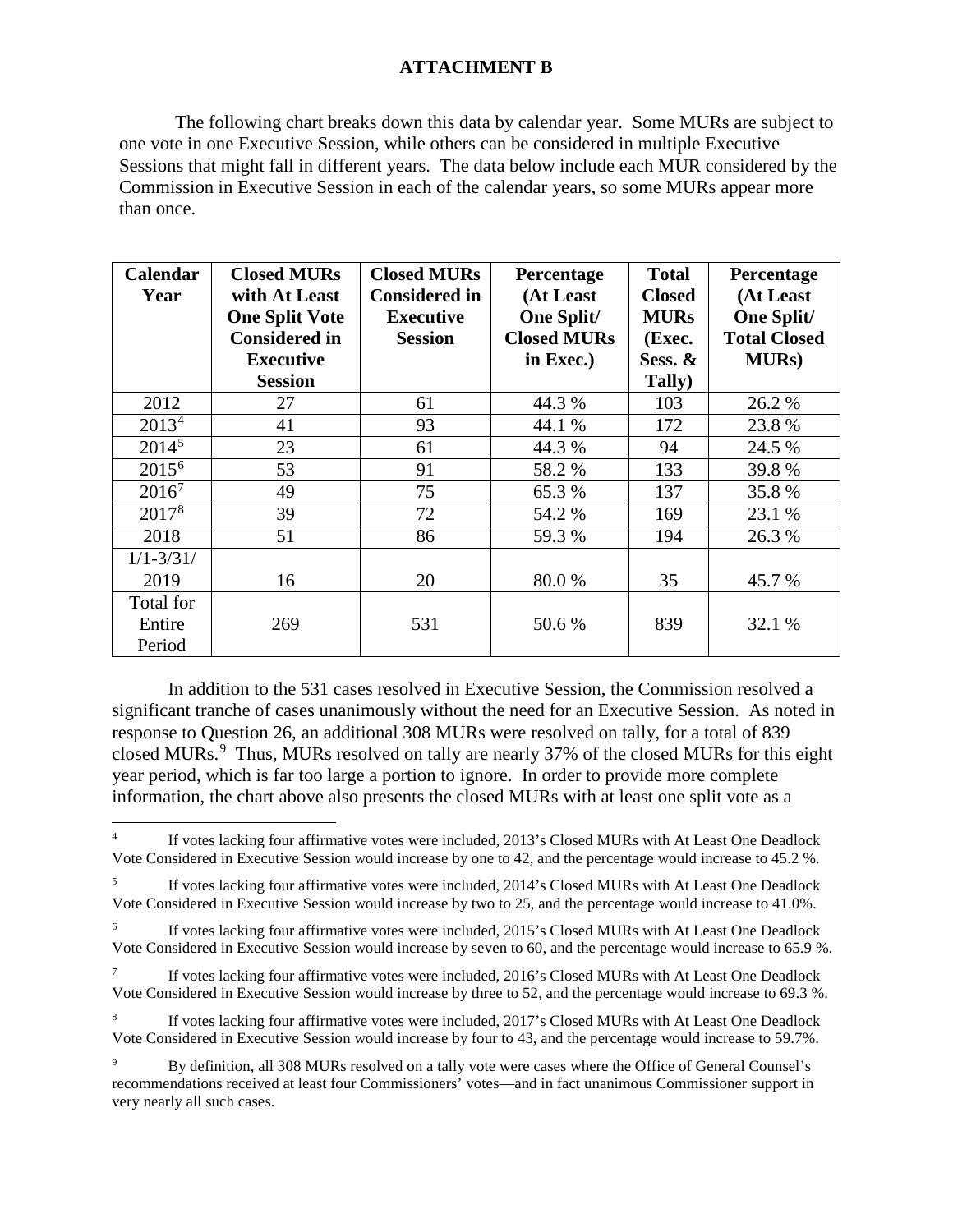percentage of total closed MURs each year, including all the MURs closed exclusively on tally vote and those considered in Executive Session.[10](#page-2-0)

In 2013, Public Citizen defined deadlock as *any* split vote on *any* Commission enforcement vote, regardless of whether it ended substantive Commission action. *See* Public Citizen, Roiled in Partisan Deadlock, Federal Election Commission Failing (Apr. 2015) (finding an average of 18.8% of all substantive and non-substantive *votes* were split between 2012-2014, but an average of 4.8% from 2003-2014). In 2015, the CRS noted the debate over how to count deadlocks, noting that "[f]ocusing on deadlocks might or might not provide meaningful information" since they "reveal little about why the Commission made its decision (or declined to make a decision)." One method counts MURs as the "'unit of analysis' (the thing being counted)" where votes precluding resolution of the matter would count as a single deadlock (*i.e.*, CRS's definition of "substantive deadlock" in 2009). By contrast, a higher number results when each individual split vote is defined as a Commission deadlock. *See* R. Sam Garrett, Cong. Research Serv., R44318, The Federal Election Commission: Enforcement Process and Selected Issues for Congress at 13 (Dec. 22, 2015).

Before her departure in 2017, former Commissioner Ravel utilized the same metric as Public Citizen (*any* split vote on *any* Commission enforcement vote) to proclaim the Commission was suffering from an "enforcement crisis," but even under this analysis, the percent of MURs "closed due to a deadlock" never exceeded 15% and averaged less than 10% for all MURs between 2006 and 2016. *See* Dysfunction and Deadlock: The Enforcement Crisis at the Federal Election Commission Reveals the Unlikelihood of Draining the Swamp at 10 (Feb. 2017). As shown in our response to the Committee's question number 28, an average of **just 10.0%** of MURs closed because of Commission deadlocks from January 1, 2012 through March 31, 2019.

<span id="page-2-0"></span> <sup>10</sup> Results from other analyses of Commissioner voting data vary widely based on methodology, time period, and the types of votes studied. For example, in 2009 the Congressional Research Service (CRS) defined "substantive deadlocks" as votes garnering less than four Commissioners' support and which "essentially halted substantive Commission action." *See* R. Sam Garrett, Cong. Research Serv., R40779, Deadlocked Votes Among Members of the Federal Election Commission (FEC): Overview and Potential Considerations for Congress at 4-5 (Aug. 26, 2009) (finding "substantive deadlocks" occurred in approximately 13% of publicly available MURs closed between July 2008 and June 2009).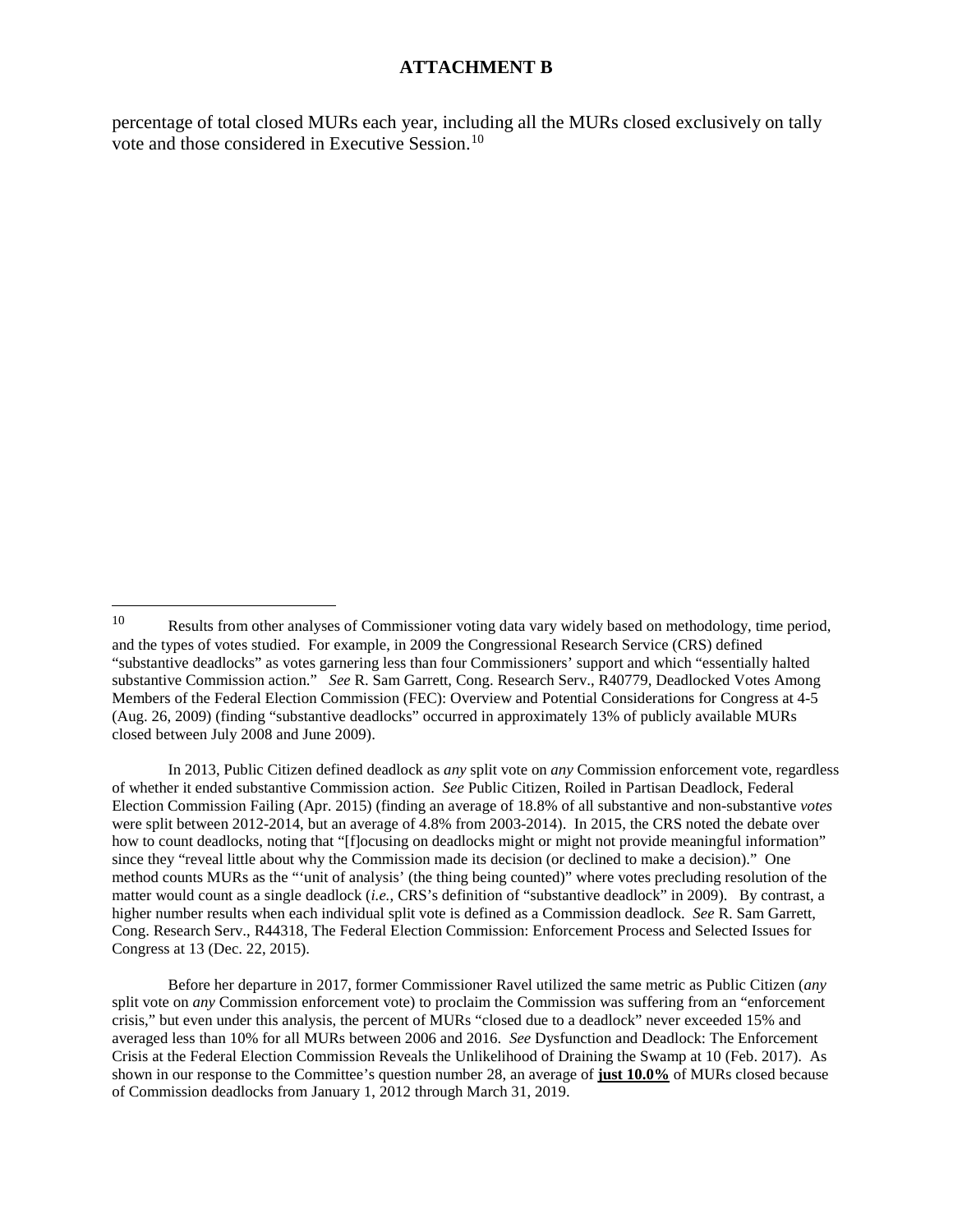*28. For purposes of this question, assume a "deadlocked vote" is an equally divided vote of the Commission or any other vote that lacks four affirmative votes. Of Matters Under Review considered in Executive Session since January 1, 2012 and that are now closed, how many and what percentage of the MURs deadlocked on all votes taken during Executive Session, other than a vote to close the file and send the appropriate letter(s)? Please provide, categorized by year since 2012, the count and percentages. Please also provide the MUR numbers and MUR subject of the cases that deadlocked on all votes taken in Executive Session (other than a vote to close the file and send the appropriate letter(s)).*

Of the 531 MURs that were considered by the Commission in Executive Session after January 1, 2012 and that were closed as of April 1, 2019, 84 of these MURs or 15.8% had split votes (as defined in response to question 27) on all votes taken during the Executive Session other than a vote to close the file.<sup>11</sup>

|                 |                          |                      |                    | <b>Total</b>  | Percentage    |
|-----------------|--------------------------|----------------------|--------------------|---------------|---------------|
| <b>Calendar</b> | <b>Closed MURs with</b>  | <b>Total Closed</b>  | Percentage         | <b>Closed</b> |               |
| Year            | <b>All Split Votes</b>   | <b>MURs</b>          |                    | <b>MURs</b>   | (All Split/   |
|                 | <b>Considered in</b>     | <b>Considered in</b> | (All Split/        | (Exec.        | <b>Total</b>  |
|                 | <b>Executive Session</b> | <b>Executive</b>     | <b>Closed MURs</b> | &             | <b>Closed</b> |
|                 |                          | <b>Session</b>       | in Exec.)          | Tally)        | <b>MURs</b> ) |
| 2012            | $\overline{2}$           | 61                   | 3.3 %              | 103           | 1.9 %         |
| 2013            | 12                       | 93                   | 12.9 %             | 172           | 7.0 %         |
| 2014            | 6                        | 61                   | 9.8%               | 94            | 6.4%          |
| $2015^{12}$     | 19                       | 91                   | 20.9%              | 133           | 14.3 %        |
| $2016^{13}$     | 12                       | 75                   | 16.1 %             | 137           | 8.8%          |
| 2017            | 12                       | 72                   | 16.7 %             | 169           | 7.1 %         |
| 2018            | 24                       | 86                   | 27.9 %             | 194           | 12.4 %        |
| $1/1 - 3/31/$   |                          |                      |                    |               |               |
| 2019            | 11                       | 20                   | 55.0 %             | 35            | 31.4 %        |
| Total for       |                          |                      |                    |               |               |
| Entire          | 84                       | 531                  | 15.8%              | 839           | 10.0%         |
| Period          |                          |                      |                    |               |               |

The MURs responsive to question 28 consist of matters where the votes on all substantive issues were split votes, other than votes to close the files. These 84 "all split" MURs were also responsive to question 27, as MURs with at least one split vote. However, an additional 185

<span id="page-3-0"></span><sup>&</sup>lt;sup>11</sup> If all of the 839 MURs that have been closed from January 1, 2012, to April 1, 2019, are considered, and if additional cases with votes without four affirmative votes after January 1, 2012 are also considered, an additional 5 MURs would be responsive to question 28, for a total of 90 or 17.0%.

<span id="page-3-1"></span><sup>&</sup>lt;sup>12</sup> If votes lacking four affirmative votes were included, 2015's Closed MURs with All Deadlock Votes Considered in Executive Session would increase by three to 21, and the percentage would increase to 23.1%.

<span id="page-3-2"></span><sup>&</sup>lt;sup>13</sup> If votes lacking four affirmative votes were included, 2016's Closed MURs with All Deadlock Votes Considered in Executive Session would increase by two to 14, and the percentage would increase to 18.7%.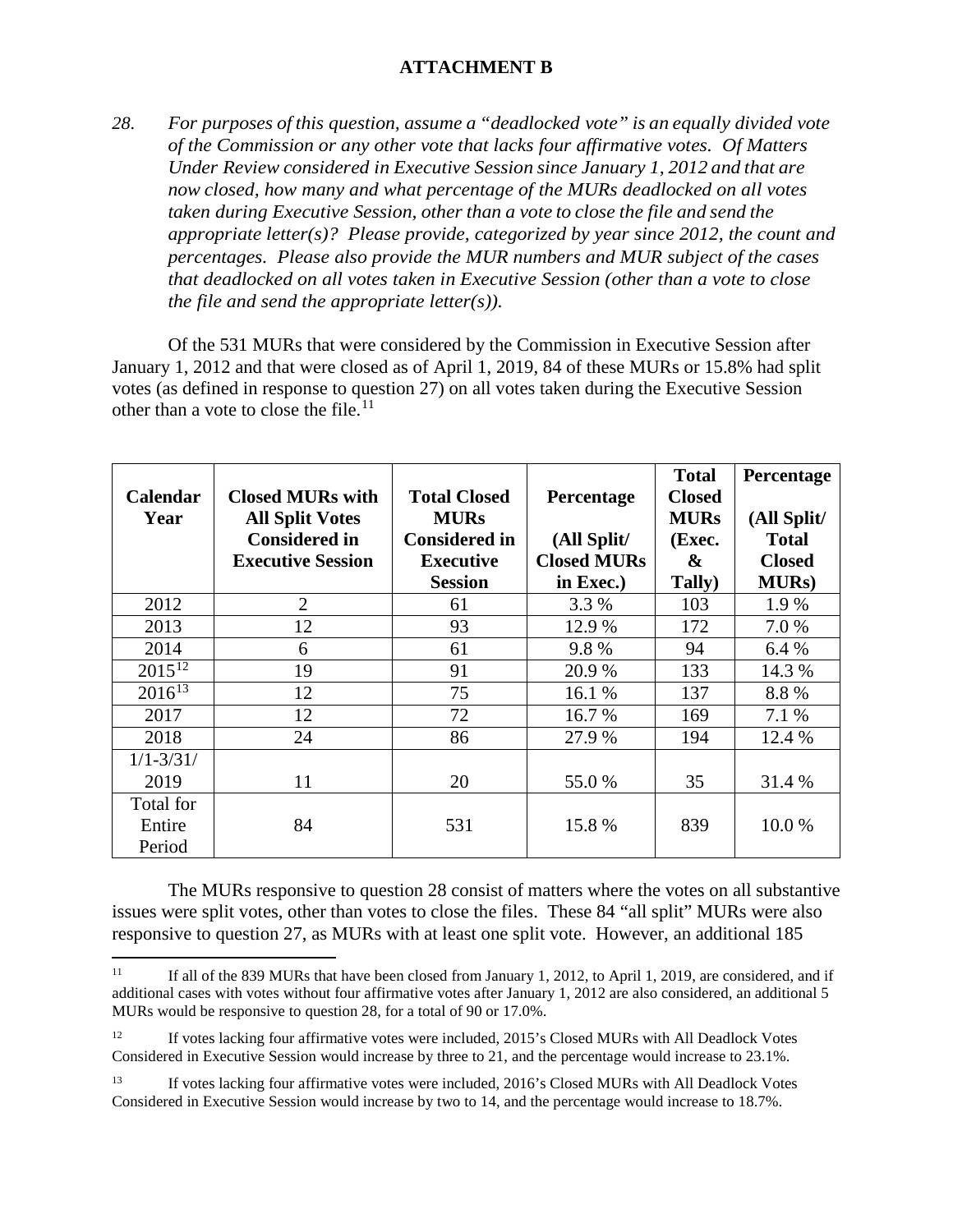MURs were also responsive to question 27. Unlike the 84 "all split" MURs, the other 185 MURs that were also responsive to question 27 had some degree of Commission consensus about the issues in those cases.

For example, some of the split votes that rendered a MUR responsive to question 27 concerned the terms of a conciliation agreement to resolve a MUR nearing its conclusion. The stage of the case alone means there was: (1) a four-vote consensus (at a minimum) about a reason-to-believe finding; (2) a similar consensus about a legal theory for that violation with a common understanding of the facts of a case; and (3) a similar consensus about whether an investigation was required, and if it was, about the state of the evidence of that case. Further, the Commission agreed that resolving the case by a conciliation agreement was the best next step, but then disagreed initially over the terms of a conciliation agreement that the Commission should seek from respondents to resolve the case. Of the 183 MURs that had at least one split vote but were not "all split" MURs, the Commission has identified more than fifty closed MURs where the split vote concerned the amount of a civil penalty in cases that went on to be resolved with at least four Commissioners' votes with conciliation agreements with lower civil penalties.[14](#page-4-0)

Similarly, some of the split votes that rendered a MUR responsive to question 27 concerned a particular aspect in a case that was otherwise handled by an at least four vote consensus of Commissioners. For example, in dismissing cases pursuant to the recommendation of the General Counsel and with the votes of at least four Commissioners, the Commission has had split votes over whether a respondent should be issued a letter of caution against repeating the conduct at issue in the MUR.<sup>[15](#page-4-1)</sup> In other MURs, the Commission has had split votes over approving a proposed Factual and Legal Analysis that were followed by majority votes to approve a revised Factual and Legal Analysis.[16](#page-4-2) The Commission has also had split votes concerning the amount in violation where, for example, the Commission pursued a case of a personal use violation of FECA, but disagrees over some of the transactions that were alleged personal use violations.<sup>17</sup> Like the disagreements over civil penalty amounts, these split votes show Commissioner disagreement on a particular aspect, but still within the context of four or more Commissioners in agreement over strategy for a case.

Still other split votes occur on more significant issues, and represent more consequential disagreement among Commissioners, but still should be viewed in their context of Commissioner agreement on other aspects of a case. For example, the Commission has had split votes over whether there is sufficient proof to pursue a FECA violation as a "knowing and willful" violation, which has potential parallel criminal consequences, and then agreed to pursue the same violation on a non-knowing and willful basis.[18](#page-4-4) The Commission has also had split votes on particular legal theories of liability for respondents, while ultimately agreeing to pursue

<span id="page-4-0"></span> <sup>14</sup> *See, e.g.*, MUR 7470 (For Our Future), Certifications (Aug. 8, 2018 & Feb. 7, 2019).

<span id="page-4-1"></span><sup>15</sup> *See, e.g.*, MUR 7023 (Kinzler) and MUR 6961 (Trump).

<span id="page-4-2"></span><sup>16</sup> *See, e.g.*, MUR 6566 (Foley).

<span id="page-4-3"></span><sup>17</sup> *See, e.g.*, MUR 6498 (Lynch).

<span id="page-4-4"></span><sup>18</sup> *See, e.g.,* MUR 6498 (Lynch).